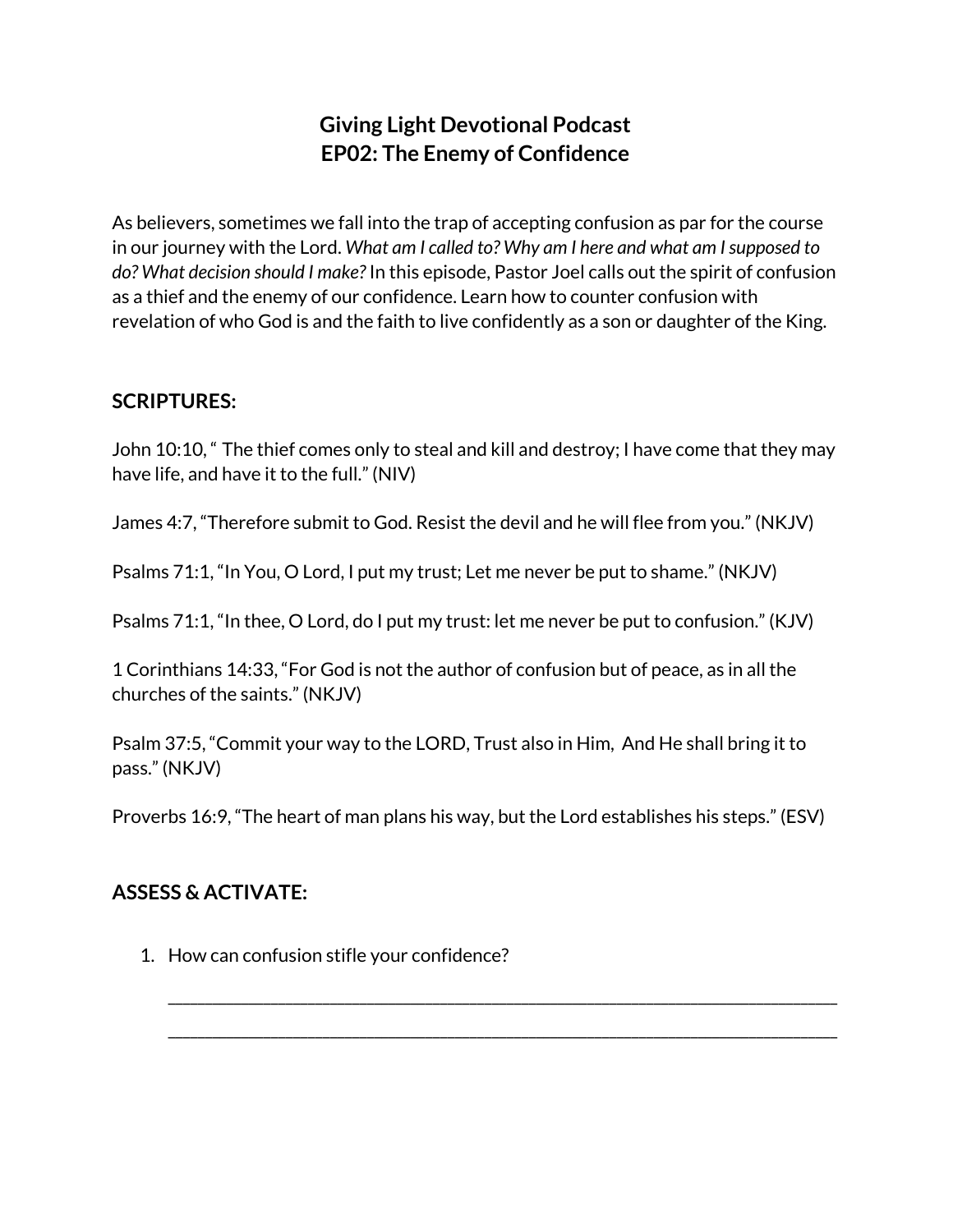2. What are some ways that you can identify when you are dealing with a spirit of confusion rather than a feeling of confusion?

3. How is shame manifested through confusion?

4. Name three areas in your life where you can establish Heaven's order. Now, ask the Holy Spirit to give you wisdom on how to implement these things. (Write down the strategy.)

5. You must be willing to step off of the boat in order for your feet to be established. Name one desire that has been in your heart to do, but you have failed to do because you're waiting on things to be established before you make your first step.